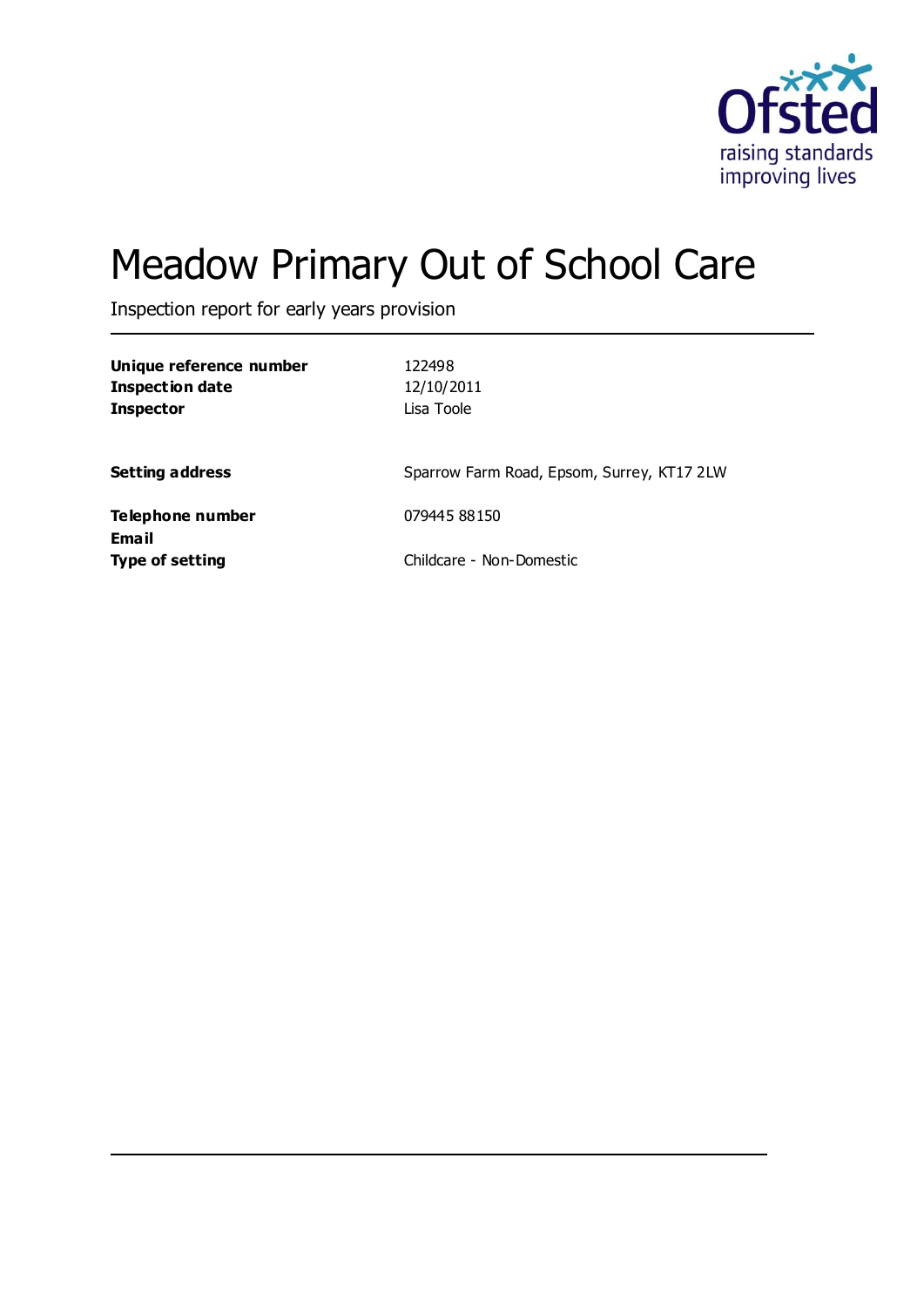The Office for Standards in Education, Children's Services and Skills (Ofsted) regulates and inspects to achieve excellence in the care of children and young people, and in education and skills for learners of all ages. It regulates and inspects childcare and children's social care, and inspects the Children and Family Court Advisory Support Service (Cafcass), schools, colleges, initial teacher training, work-based learning and skills training, adult and community learning, and education and training in prisons and other secure establishments. It assesses council children's services, and inspects services for looked after children, safeguarding and child protection.

If you would like a copy of this document in a different format, such as large print or Braille, please telephone 0300 123 1231, or email enquiries@ofsted.gov.uk.

You may copy all or parts of this document for non-commercial educational purposes, as long as you give details of the source and date of publication and do not alter the information in any way.

T: 0300 123 1231 Textphone: 0161 618 8524 E: enquiries@ofsted.gov.uk W: [www.ofsted.gov.uk](http://www.ofsted.gov.uk/)

© Crown copyright 2011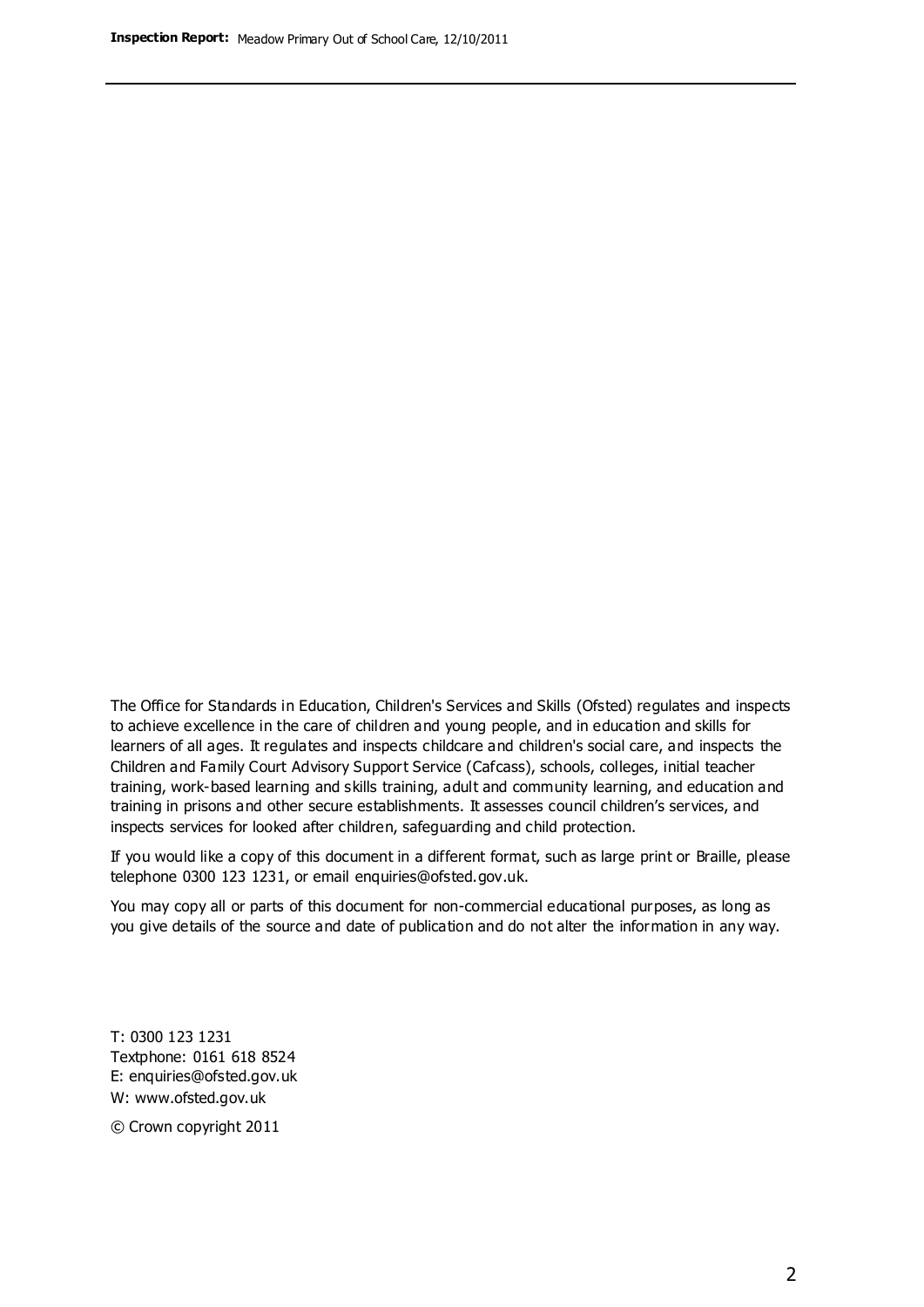### **Introduction**

This inspection was carried out by Ofsted under Sections 49 and 50 of the Childcare Act 2006 on the quality and standards of the registered early years provision. 'Early years provision' refers to provision regulated by Ofsted for children from birth to 31 August following their fifth birthday (the early years age group). The registered person must ensure that this provision complies with the statutory framework for children's learning, development and welfare, known as the *Early* Years Foundation Stage.

The provider must provide a copy of this report to all parents with children at the setting where reasonably practicable. The provider must provide a copy of the report to any other person who asks for one, but may charge a fee for this service (The Childcare (Inspection) Regulations 2008 regulations 9 and 10).

Children only attend this setting before and/or after the school day and/or during the school holidays. The judgements in this report reflect the quality of early years provision offered to children during those periods.

The setting also makes provision for children older than the early years age group which is registered on the voluntary and/or compulsory part(s) of the Childcare Register. This report does not include an evaluation of that provision, but a comment about compliance with the requirements of the Childcare Register is included in Annex B.

Please see our website for more information about each childcare provider. We publish inspection reports, conditions of registration and details of complaints we receive where we or the provider take action to meet the requirements of registration.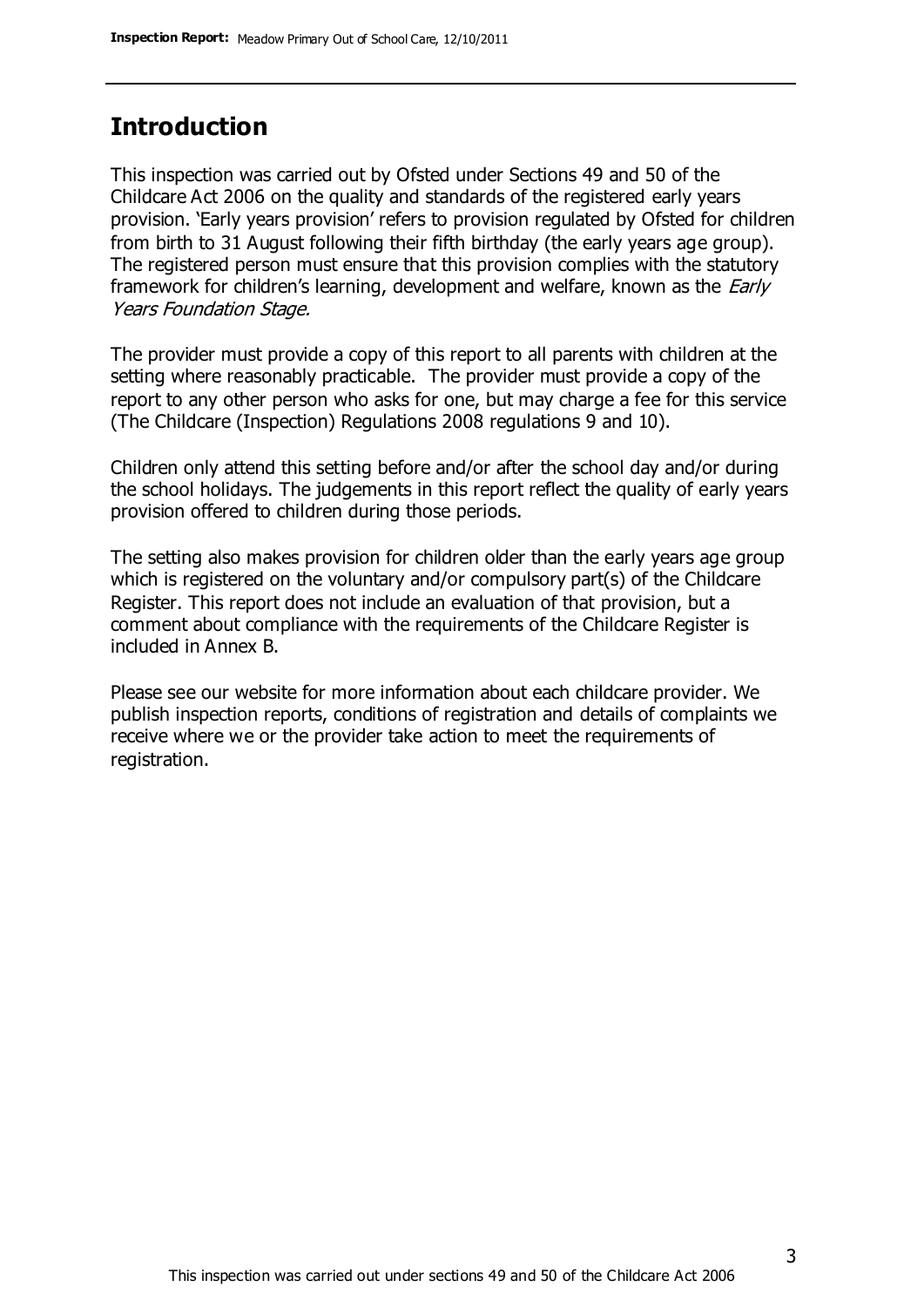### **Description of the setting**

Meadow Primary Out of School Care Club was registered in 2001 and operates from Meadow Primary School in Epsom, Surrey. The club also serves the pupils of Nonsuch Primary School, which is easily accessible across the school playing fields. The setting offers out of school care before and after school, and during school holidays. Children are based in their own premises within the school grounds and have access to an enclosed outdoor area.

A maximum of 65 children may attend the setting at any one time and it is registered on the Early Years Register and the compulsory and voluntary parts of the Childcare Register. The setting is open each weekday during school term time from 7.30am to 8.50am and 3pm to 6pm. During the school holidays it is open from 8am to 5.30pm.

There are currently 17 children on roll in the early years age group and 193 children on roll aged from five to 11 years. The setting supports children with special educational needs and/or disabilities. The setting employs 17 members of staff. Of these, eight hold appropriate qualifications.

### **The overall effectiveness of the early years provision**

Overall the quality of the provision is good.

Children's welfare, learning and development are very well supported in the Early Years Foundation Stage; staff have a good understanding of the children's unique needs and interests. The children are very happy, secure and thoroughly enjoy their time within the club. Partnership working is good in all aspects; this effective liaison with parents and the school contributes to improvements in children's achievement, well-being and development. The club shows a strong drive and commitment to its continuous improvement, including by seeking the views of both children and parents. Systems for evaluating the provision and identifying priorities for improvement are an area for development, to enhance the outcomes for children even further.

### **What steps need to be taken to improve provision further?**

To further improve the early years provision the registered person should:

develop further the systems for self-evaluation and identifying priorities for improvement.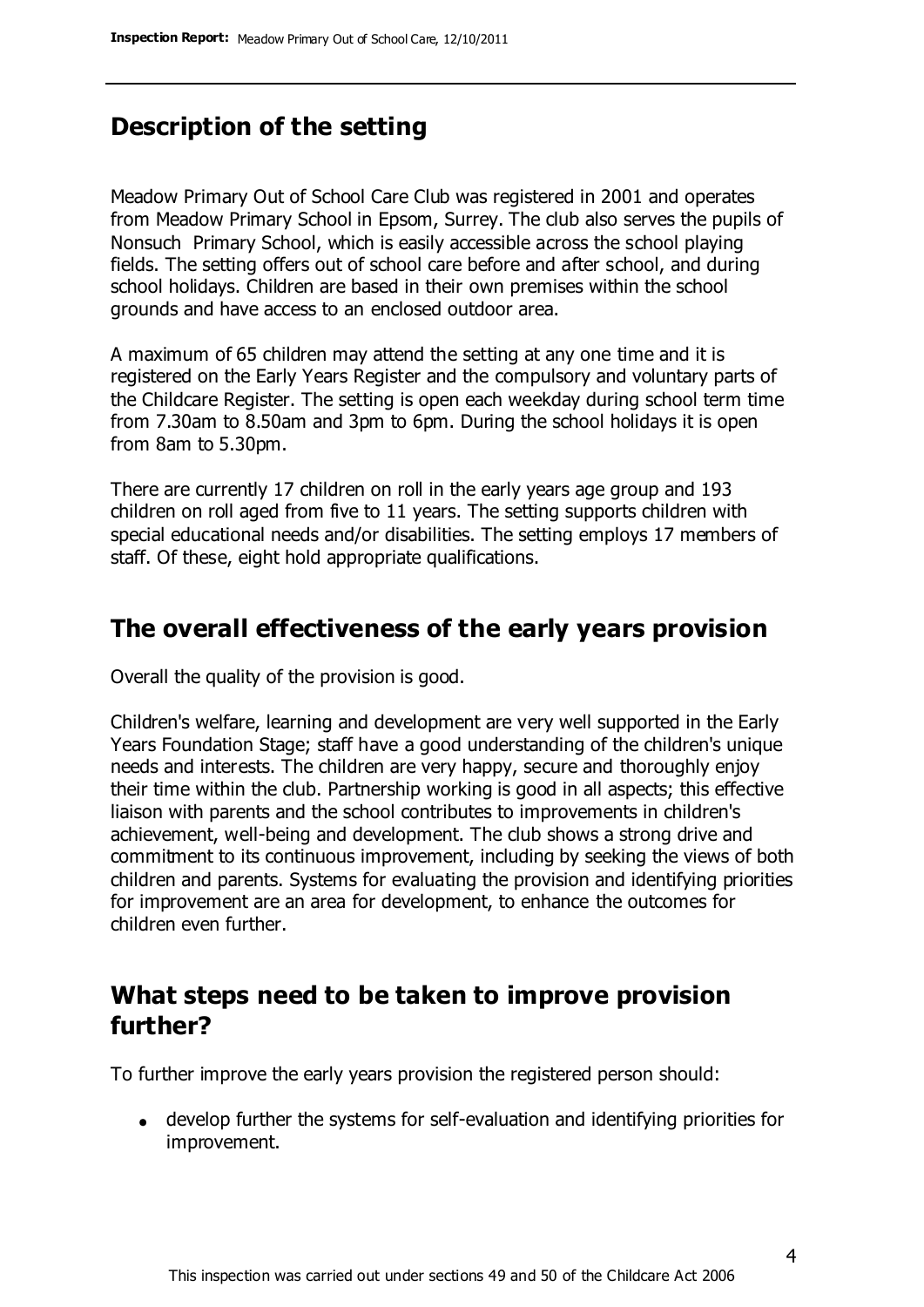### **The effectiveness of leadership and management of the early years provision**

 The arrangements for safeguarding children are extremely robust, clearly understood by all staff and contribute to excellent outcomes for every child. Comprehensive security measures, such as the closed-circuit television system, along with staff's vigilance and thorough understanding of their roles and responsibilities help to keep children safe. Mandatory documentation is in place, appropriately recorded and stored securely for confidentiality. This contributes to the safe management of the club and the overall welfare of the children.

The children greatly benefit from the superb and spacious physical environment in which they are cared for. They are able to spend time playing with their own age group in their base rooms, which are comfortable, inviting and child-friendly, as well as with all age groups at snack time and during outdoor play. Staff are enthusiastic, act as positive role models and work very well together as a team. This ensures the day runs smoothly and children are very well cared for.

Equality and diversity filters through all aspects of the club, from the resources and displays, to the practices of staff and children's behaviour. They teach children across all age ranges about respect, taking turns and being considerate to each other. Parents are asked to provide information about their children, such as any special educational needs and/or disabilities to help staff tailor the provision to their needs as effectively as possible. Staff keep parents up to date with information about the club's activities through the notice board and verbal feedback. Parents' involvement with the club is sought, as they are invited to join the committee and to help with fundraising. Staff drive improvement through identifying priorities, such as the expansion of the premises, in order to enhance the provision for children even further. They reflect on their practice, somewhat informally, through discussion, staff meetings and by seeking the views of children and parents alike; they are also beginning to use a quality improvement handbook to reflect on how they promote the five Every Child Matters outcomes for children. Their reflective practice is an area to develop further, so that key priorities can be clearly identified and improvements made.

### **The quality and standards of the early years provision and outcomes for children**

Children comment on how they enjoy coming to the club because there is so much for them to do; this is evident in how happy they are there. They are highly active learners, who confidently decide what to do and play with, both in and outdoors; consequently, they have a lot of fun. The environment is harmonious because staff know the children exceptionally well. They are therefore able to identify and support their individual needs appropriately, which helps narrow any achievement gaps. They have a delightful rapport with the children, supporting and extending their learning and development extremely well. This also helps children gain important skills for the future in the form of literacy, numeracy and technology.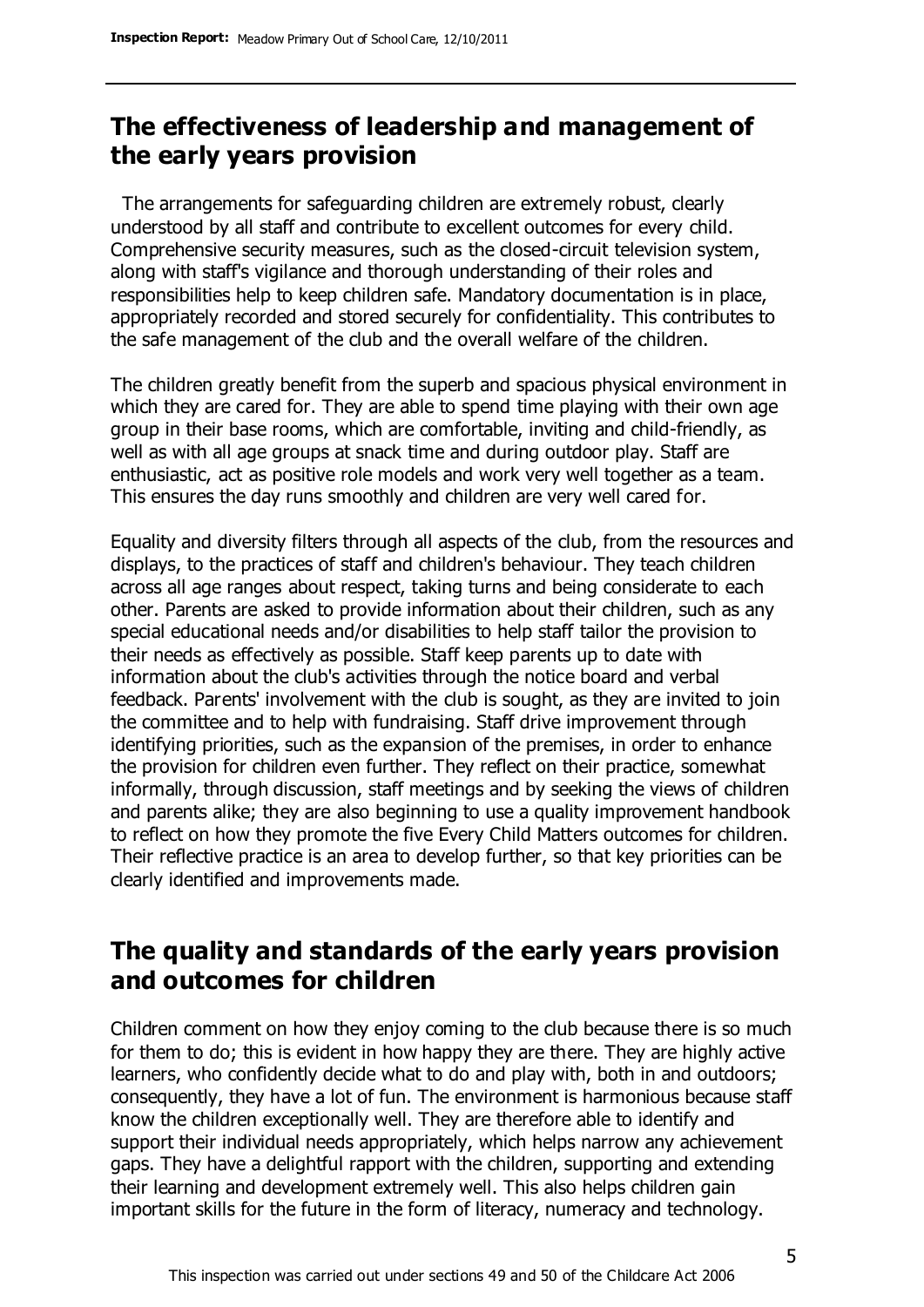Children enjoy a broad range of interesting and varied activities, which include planned adult-led experiences, such as sports activities, dance and drama and child-initiated activities, such as making models using plastic construction shapes, art, craft and role play. They delight in playing ring games, such as 'duck, duck, goose' which helps their developing communication and language skills, along with turn-taking. Football, cricket, skipping and playing tag games are very popular and enable them to play together, negotiate and expend physical energy; this successfully contributes to their good health. Children are given space and time to play, chat and draw alongside their peers, because staff respect the need for them to have time to play by themselves; this fosters their self-esteem and confidence extremely well.

Children show an excellent understanding of how to stay healthy and safe. Rough and tumble games provide them with invaluable opportunities to take manageable risks and learn how to control their bodies. They practise very good hygiene, for example, knowing to wash their hands before eating snack and staff contribute to their good health by keeping the environment clean and tidy. Their good health is supported through eating a range of nutritious snacks and breakfast and when bringing in a packed lunch from home during the school holidays. Drinks of water are freely available, as well as drinks of fruit juice at snack times, to prevent the children getting thirsty. Regular evacuation drills, ground rules and discussions about bullying increase children's understanding about their personal safety and well-being. Staff support children's emotional welfare extremely well because they are attentive, supportive and very caring. The children learn important messages about right and wrong through clear ground rules and behaviour expectations. This is reflected in the good manners they use when asking for things.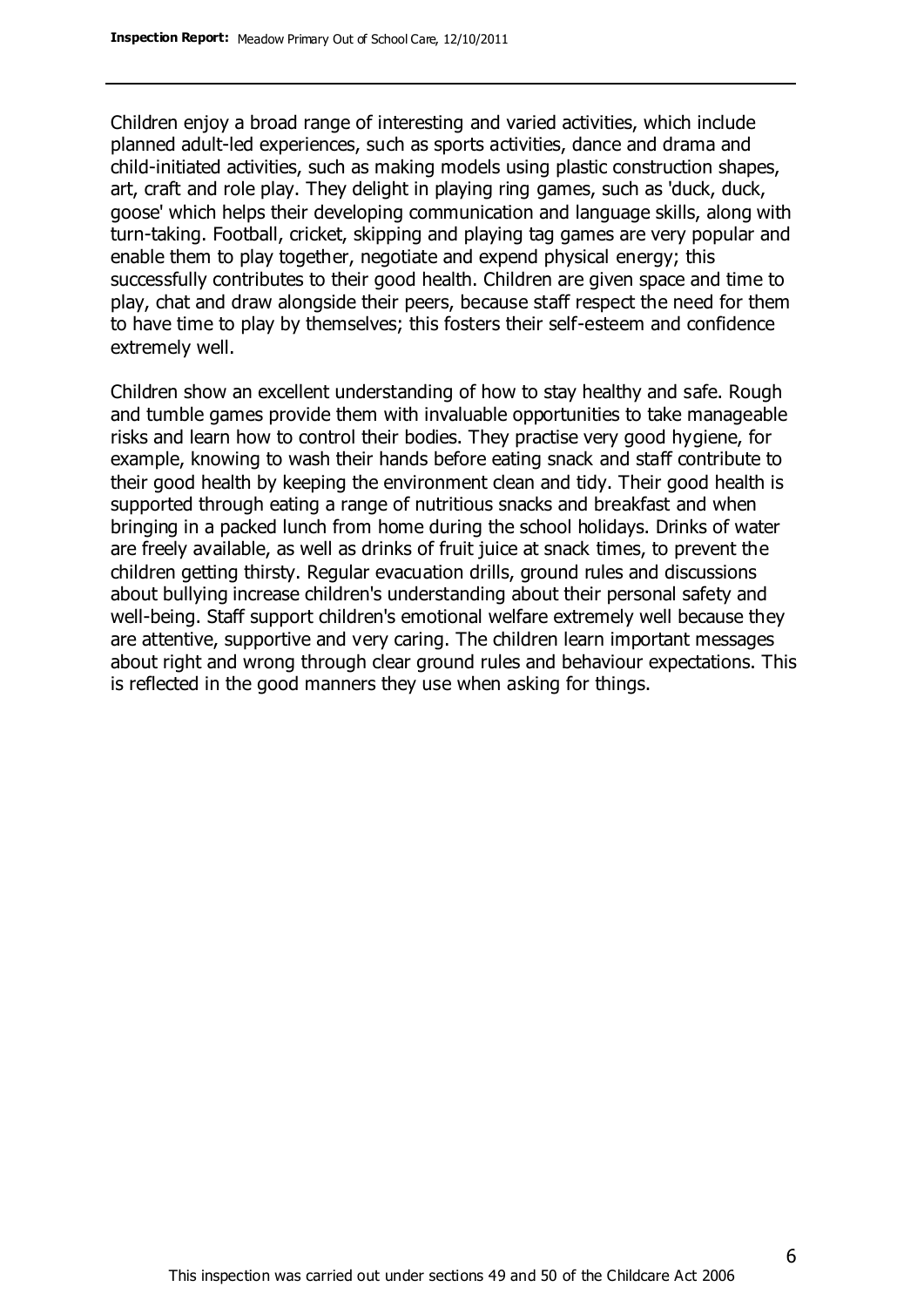### **Annex A: record of inspection judgements**

#### **The key inspection judgements and what they mean**

Grade 1 is Outstanding: this aspect of the provision is of exceptionally high quality Grade 2 is Good: this aspect of the provision is strong Grade 3 is Satisfactory: this aspect of the provision is sound Grade 4 is Inadequate: this aspect of the provision is not good enough

### **The overall effectiveness of the early years provision**

| How well does the setting meet the needs of the<br>children in the Early Years Foundation Stage? |  |
|--------------------------------------------------------------------------------------------------|--|
| The capacity of the provision to maintain continuous                                             |  |
| improvement                                                                                      |  |

#### **The effectiveness of leadership and management of the early years provision**

| The effectiveness of leadership and management of the             |  |
|-------------------------------------------------------------------|--|
| <b>Early Years Foundation Stage</b>                               |  |
| The effectiveness of leadership and management in embedding       |  |
| ambition and driving improvement                                  |  |
| The effectiveness with which the setting deploys resources        |  |
| The effectiveness with which the setting promotes equality and    |  |
| diversity                                                         |  |
| The effectiveness of safeguarding                                 |  |
| The effectiveness of the setting's self-evaluation, including the |  |
| steps taken to promote improvement                                |  |
| The effectiveness of partnerships                                 |  |
| The effectiveness of the setting's engagement with parents and    |  |
| carers                                                            |  |

### **The quality of the provision in the Early Years Foundation Stage**

The quality of the provision in the Early Years Foundation Stage  $\vert$  2

### **Outcomes for children in the Early Years Foundation Stage**

| <b>Outcomes for children in the Early Years Foundation</b>    |  |
|---------------------------------------------------------------|--|
| <b>Stage</b>                                                  |  |
| The extent to which children achieve and enjoy their learning |  |
| The extent to which children feel safe                        |  |
| The extent to which children adopt healthy lifestyles         |  |
| The extent to which children make a positive contribution     |  |
| The extent to which children develop skills for the future    |  |

Any complaints about the inspection or report should be made following the procedures set out in the guidance available from Ofsted's website: www.ofsted.gov.uk